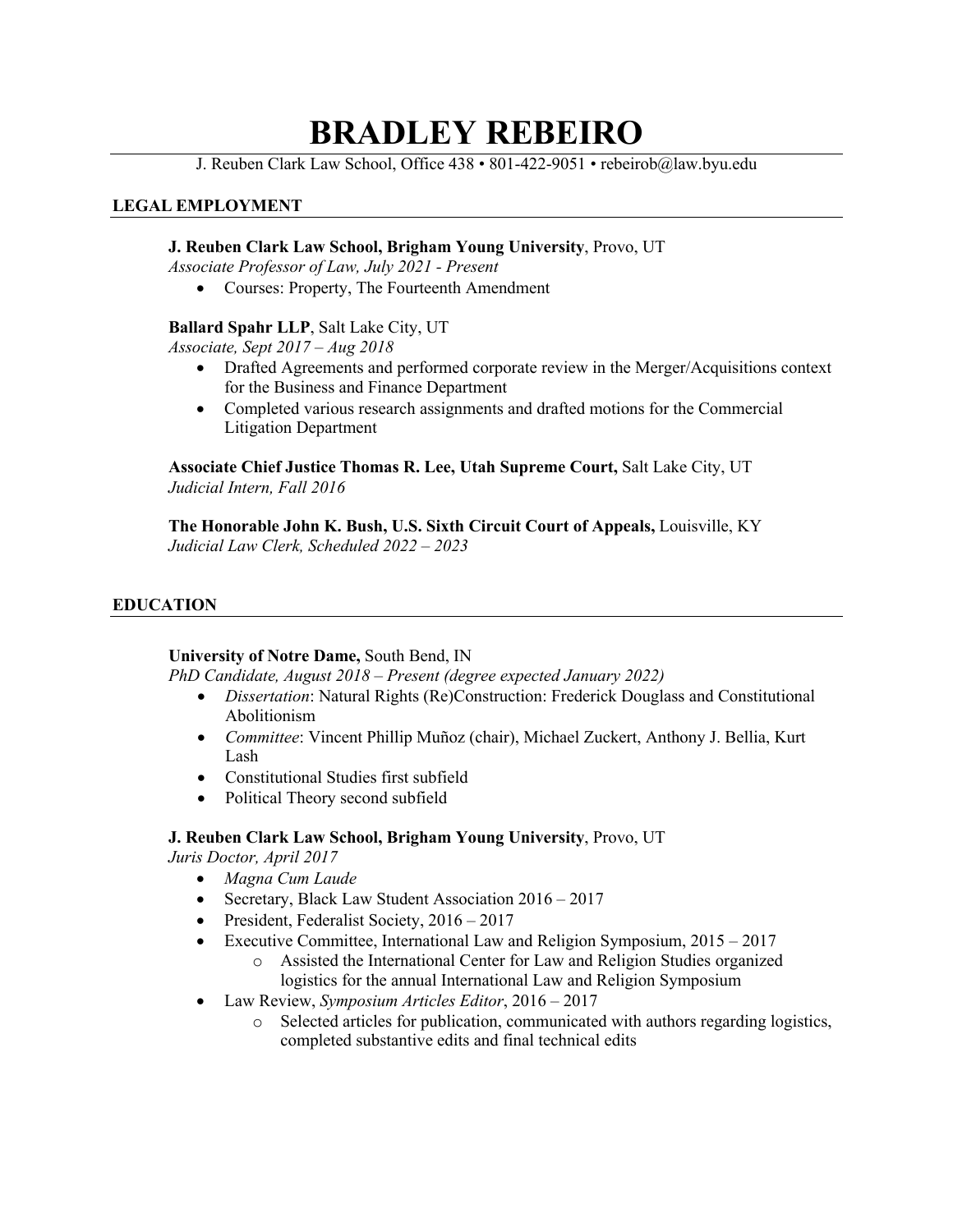## **Brigham Young University**, Provo, UT

*Bachelor of Arts, Political Science, April 2014*

- C*um Laude*
- Minor, Spanish

# **PUBLICATIONS & WORKS IN PROGRESS**

*Not Too Much, Not Too Little: Frederick Douglass in Kurt Lash's Reconstruction Volumes*, in Balkinization, June 2021

*The Spirit of Founding*, Review of *The Antebellum Origins of the Modern Constitution: Slavery and the Spirit of the American Founding* by Simon J. Gilhooley, in Review of Politics (forthcoming 2021)

*Natural Rights Originalism* (work in progress)

*Constitutional Abolitionism* (work in progress)

*Imagining a New Federalism: Congress, the Courts, and the Privileges or Immunities Clause* (work in progress)

## **HONORS & AWARDS**

#### **Institute for Humane Studies**

*Humane Studies Fellowship, 2020 – 2021*

- \$3,000 fellowship grant awarded for the  $2020 2021$  academic year
- \$4,000 fellowship grant awarded for summer of 2021

#### **James Wilson Institute**

*James Wilson Fellow, Class of 2017*

- One of 15 fellows selected
- Week-long intensive study of moral underpinnings of the law and natural rights jurisprudence

#### **J. Reuben Clark Award**

*J. Reuben Clark Law School, Brigham Young University 2017*

• For exemplifying academic excellence, integrity, high ethical standards, and service

### **International Center for Law and Religion Studies Meritorious Service Award**

*J. Reuben Clark Law School, Brigham Young University 2017*

• For dedicated service to both the International Center for Law and Religion Studies and the cause of international religious freedom

#### **Intercollegiate Studies Institute**

*ISI Honors Scholar, June 2013 – April 2014*

- Selected as one of 55 Honors Scholars for the ISI Honors Program
- Attended several philosophy conferences across the U.S. with ISI and Liberty Fund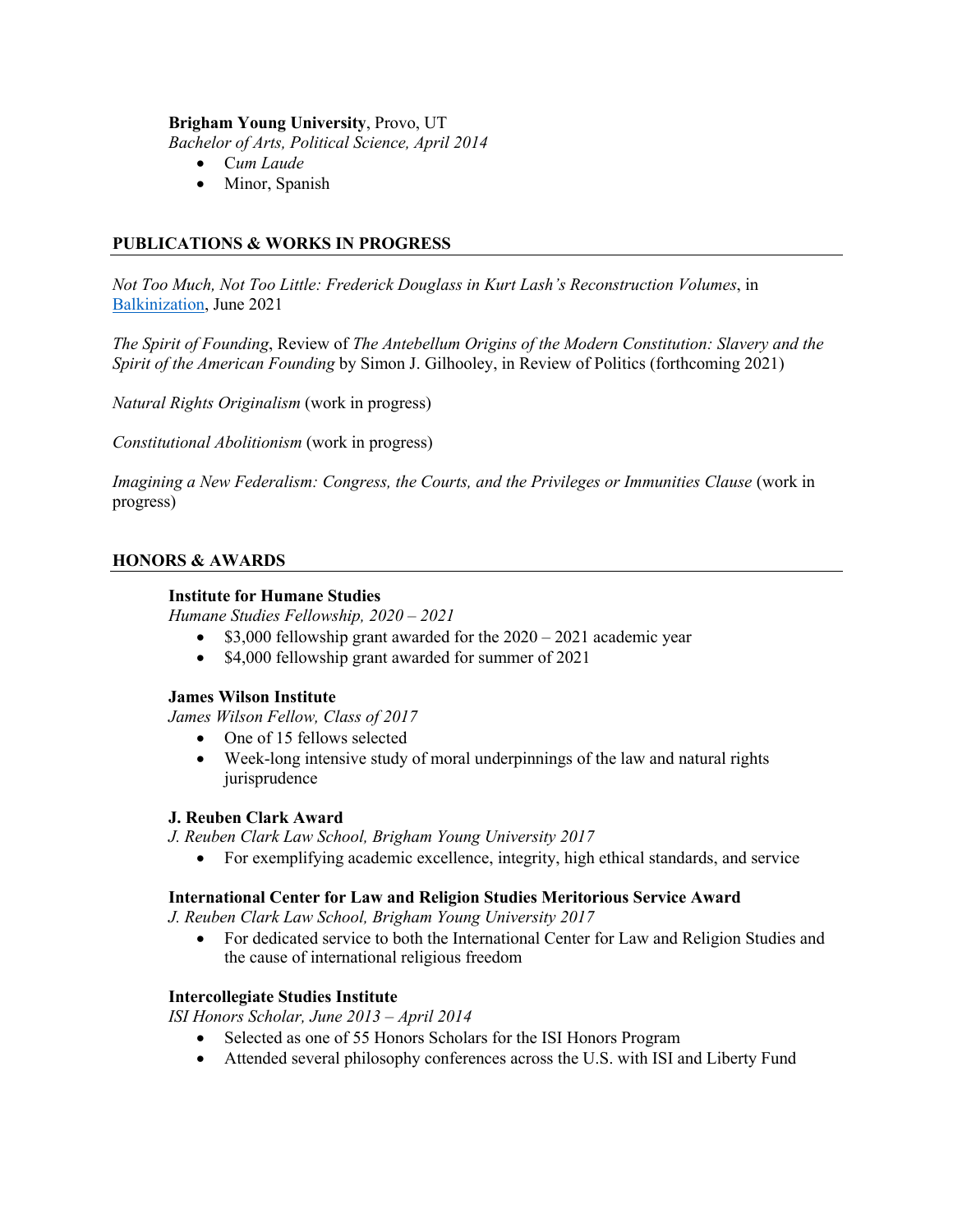# **ACADEMIC CONFERENCES & PRESENTATIONS**

"Imagining a New Federalism: Congress, the Courts, and the Privileges or Immunities Clause," University of Texas at Austin Graduate Conference in Public Law, Fall 2019 American Political Science Association Annual Conference, Fall 2020

"Frederick Douglass' Constitutional Theory: the Role of Natural Right, Justice and Legal Rules of Interpretation," Institute for Humane Studies Graduate Conference, Summer 2020 James Wilson Institute Senior Seminar, Oct 2020

Religious Freedom Annual Review 2021, BYU Law International Center for Law and Religion Studies "Civil Religion, Nationalism, and Patriotism" Panelist discussing Andrew L. Whitehead's book, *Taking Back America for God: Christian Nationalism in the United States*, June 2021

## **TEACHING EXPERIENCE**

#### **University of Notre Dame,** South Bend, IN

*Teaching Assistant, Constitutionalism, Law & Politics II, Sept 2019 – Dec 2019*

- 
- Taught review sessions Graded papers, mid-term and final examinations

*Teaching Assistant, Introduction to Political Theory, Jan 2020 – May 2020* • Graded papers, mid-term and final examinations

- Teaching Assistant, Instructor of Record, Introduction to Political Theory, Aug 2020 Present<br>
 Taught two discussion sections once a week reviewing previously covered material, as<br>
well as presenting new material<br>
 Gra
	-

## **PROFESSIONAL MEMBERSHIP**

#### **Utah State Bar**

- Young Lawyer's Division
- Utah Minority Bar Association